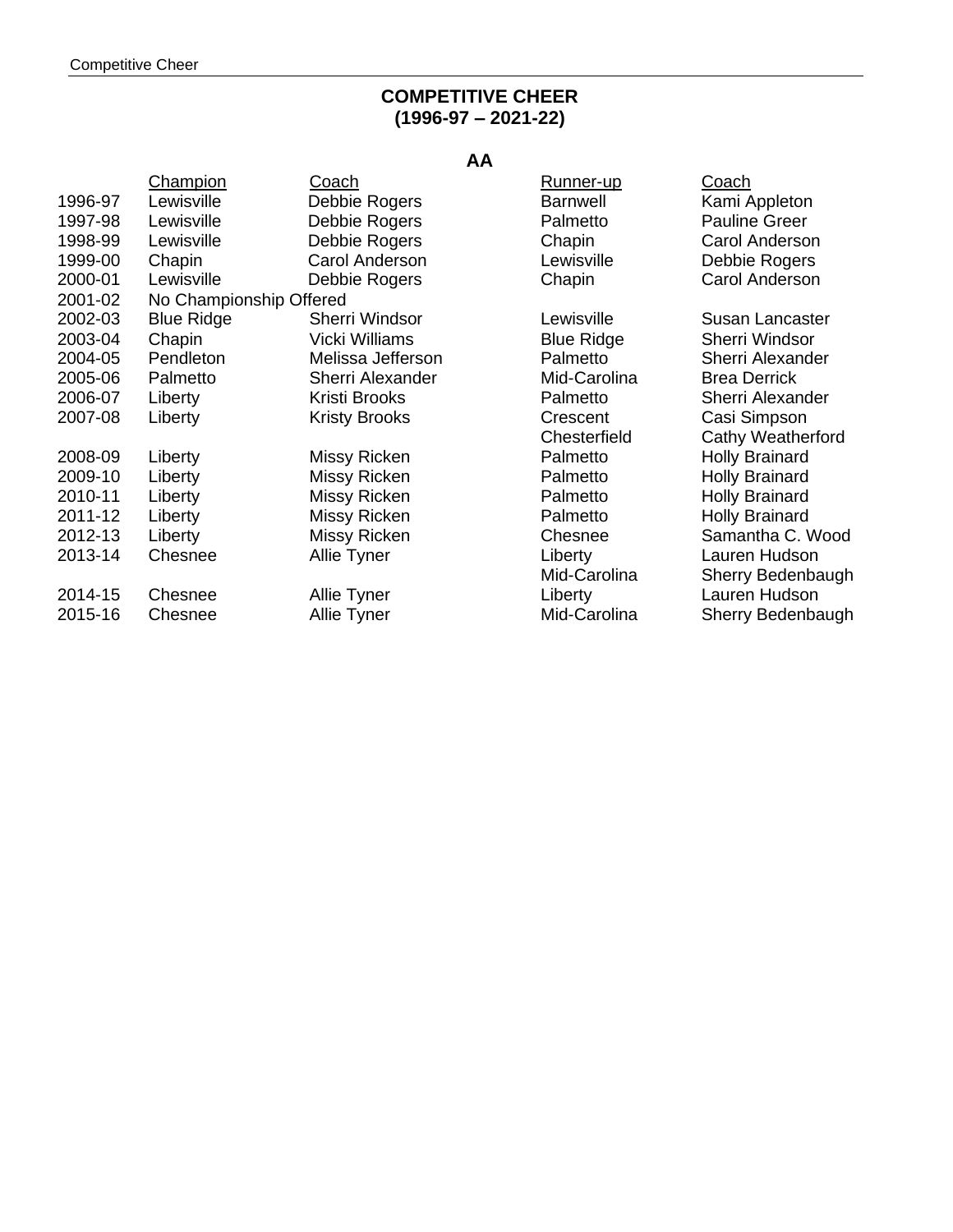| <b>AAA</b> |                    |                         |                        |                                |
|------------|--------------------|-------------------------|------------------------|--------------------------------|
| 1996-97    | Eastside           | <b>Beth Bruner</b>      | Clover                 | Traci McKoy                    |
| 1997-98    | Wren               | <b>Sheri Alexander</b>  | <b>Brookland-Cayce</b> | <b>Sharon Steele</b>           |
| 1998-99    | Daniel             | <b>Carole Oakley</b>    | Wren                   | Sheri Alexander                |
| 1999-00    | Eastside           | <b>Beth Bruner</b>      | Wren                   | Sheri Alexander                |
| 2000-01    | Eastside           | Theresa Boyce           | <b>White Knoll</b>     | <b>Tammy Howell</b>            |
| 2001-02    | Greenville         | <b>Cindy Willett</b>    | Wade Hampton           | Laura Mueller                  |
| 2002-03    | Eastside           | Kelly Wilson            | Greenville             | <b>Cindy Willett</b>           |
| 2003-04    | Greenville         | <b>Cindy Willett</b>    | Belton-Honea Path      | <b>Stephanie Hughes</b>        |
| 2004-05    | Eastside           | Kelly Wilson            | Chapin                 | <b>Vicki Williams</b>          |
| 2005-06    | Chapin             | <b>Vicki Williams</b>   | Eastside               | Kelley Robinson                |
| 2006-07    | Chapin             | <b>Vicki Williams</b>   | Greenville             | Cindy Willett-Langley          |
| 2007-08    | Greenville         | Becca Senn              | Chapin                 | <b>Vicki Williams</b>          |
|            |                    |                         | Daniel                 | Demario Pendergrass            |
| 2008-09    | Chapin             | <b>Vicki Williams</b>   | Greenville             | Becca Senn                     |
| 2009-10    | Chapin             | <b>Vicki Williams</b>   | Greenville             | Becca Senn                     |
| 2010-11    | Chapin             | <b>Vicki Williams</b>   | Greenville             | Becca Senn                     |
| 2011-12    | Chapin             | <b>Vicki Williams</b>   | Greenville             | Becca Senn                     |
| 2012-13    | Chapin             | <b>Vicki Williams</b>   | Wren                   | Terri Cothran                  |
| 2013-14    | <b>River Bluff</b> | Koren McManus           | Chapin                 | <b>Vicki Williams</b>          |
| 2014-15    | Chapin             | <b>Vicki Williams</b>   | Palmetto               | <b>Carol Brooks</b>            |
| 2015-16    | Chapin             | Vicki Williams          | Belton-Honea Path      | <b>Stephanie Cooley-Hughes</b> |
| 2016-17    | Palmetto           | <b>Carol Brooks</b>     | <b>Brookland-Cayce</b> | Alicia Dickerson               |
| 2017-18    | Palmetto           | <b>Carol Brooks</b>     | <b>Brookland-Cayce</b> | Jenny Wilkins                  |
| 2018-19    | Mid-Carolina       | Sherry Bedenbaugh       | Liberty                | Jen Trammell                   |
| 2019-20    | Chesnee            | Allie Tyner             | Mid-Carolina           | Sherry Bedenbaugh              |
| 2020-21    | Belton-Honea Path  | Stephanie Cooley-Hughes | <b>Blue Ridge</b>      | <b>Brianna Kellett</b>         |
| 2021-22    | Wren               | Kristee Brady           | Gilbert                | <b>Tiffany Vining</b>          |
|            |                    |                         |                        |                                |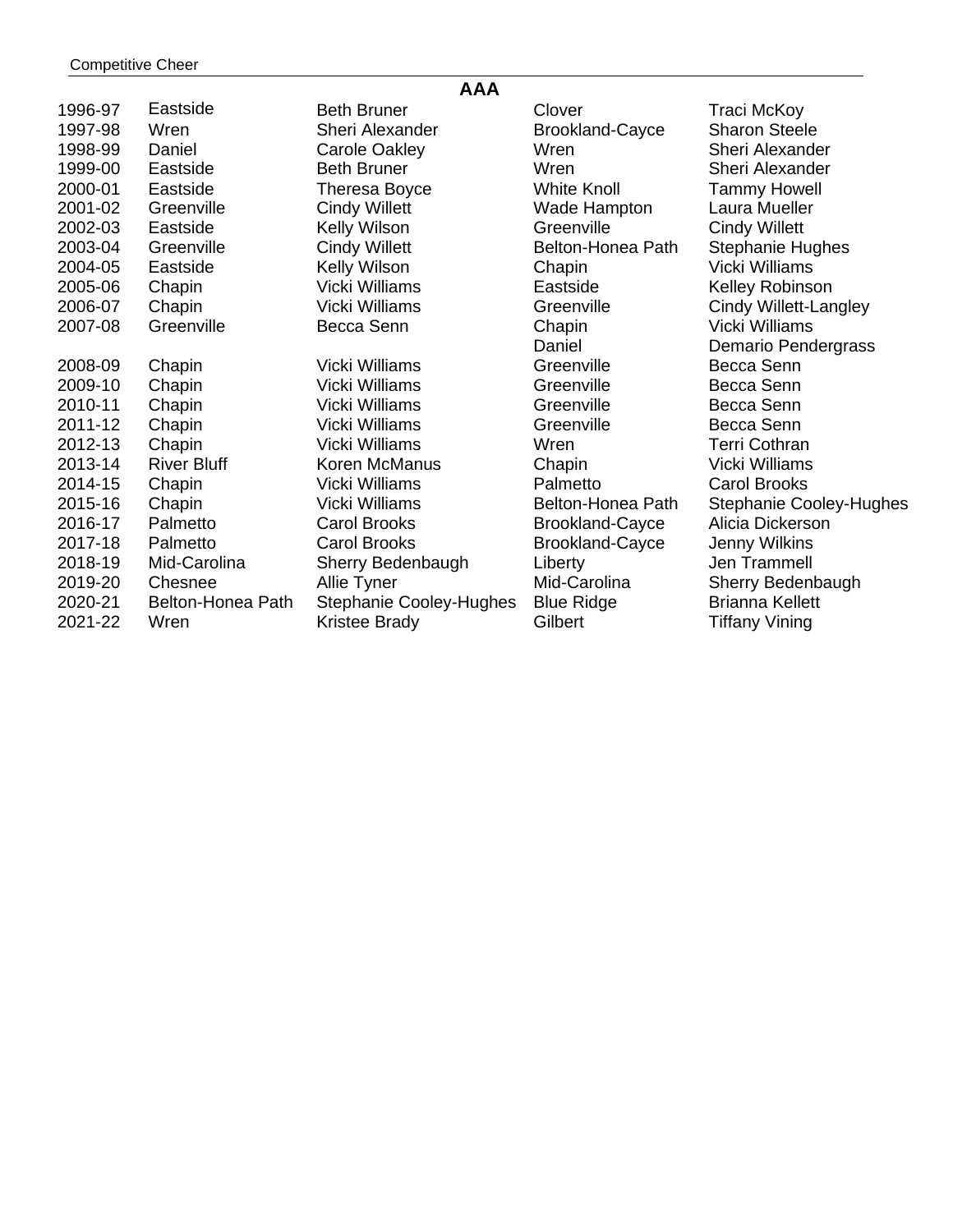| <b>AAAA</b> |                        |                                 |                        |                                 |
|-------------|------------------------|---------------------------------|------------------------|---------------------------------|
|             | Champion               | Coach                           | <u>Runner-up</u>       | Coach                           |
| 1996-97     | Airport                | Karen Mixon                     | Summerville            | Sarah Hudson                    |
| 1997-98     | <b>Fort Dorchester</b> | Susan Boetsch                   | Irmo                   | <b>Kathy Harris</b>             |
| 1998-99     | Irmo                   | <b>Kathy Harris</b>             | Dutch Fork             | <b>Sherri Kirkland</b>          |
| 1999-00     | Dutch Fork             | Sherri Kirkland                 | Irmo                   | <b>Kathy Harris</b>             |
| 2000-01     | <b>Dutch Fork</b>      | Sherri Kirkland                 | Irmo                   | <b>Kendall Donald</b>           |
| 2001-02     | Dutch Fork             | Sherri Kirkland                 | Mauldin                | <b>Beth Ward/Betty Mitchell</b> |
| 2002-03     | Mauldin                | <b>Beth Ward/Betty Mitchell</b> | Dorman                 | Kami Appleton                   |
| 2003-04     | Dutch Fork             | Sherri Kirkland                 | Dorman                 | Kami Appleton                   |
| 2004-05     | Mauldin                | <b>Beth Ward/Betty Mitchell</b> | Irmo                   | Pattie Blau                     |
| 2005-06     | Mauldin                | <b>Beth Ward/Betty Mitchell</b> | <b>Ridge View</b>      | Michelle Painter                |
| 2006-07     | Dorman                 | Kami Appleton                   | Mauldin                | <b>Beth Ward/Betty Mitchell</b> |
| 2007-08     | Dorman                 | Kami Miranda                    | Lexington              | <b>Shannon Canady</b>           |
| 2008-09     | Summerville            | Saundra Guerard                 | Dorman                 | Kami Miranda                    |
| 2009-10     | Summerville            | Saundra Guerard                 | Northwestern           | Koren McManus                   |
| 2010-11     | Mauldin                | <b>Beth Ward/Betty Mitchell</b> | Dutch Fork             | Sherri Kirkland                 |
| 2011-12     | Mauldin                | <b>Beth Ward/Betty Mitchell</b> | <b>Boiling Springs</b> | <b>Tina Svenson</b>             |
| 2012-13     | <b>Boiling Springs</b> | Tina Svenson                    | Lexington              | <b>Shannon Canady</b>           |
| 2013-14     | Lexington              | <b>Shannon Canady</b>           | Mauldin                | <b>Beth Ward/Betty Mitchell</b> |
| 2014-15     | Dutch Fork             | <b>Katie Nunery</b>             | <b>River Bluff</b>     | Koren McManus                   |
| 2015-16     | Lexington              | Shannon Canady                  | Dutch Fork             | <b>Katie Nunery</b>             |
| 2016-17     | Chapin                 | <b>Vicki Williams</b>           | St. James              | Jessica Harrell                 |
| 2017-18     | Chapin                 | <b>Vicki Williams</b>           | St. James              | <b>Jessica Harrell</b>          |
| 2018-19     | Palmetto               | <b>Carol Brooks</b>             | Belton-Honea Path      | <b>Stephanie Cooley-Hughes</b>  |
| 2019-20     | Belton-Honea Path      | <b>Stephanie Cooley-Hughes</b>  | Palmetto               | <b>Carol Brooks</b>             |
| 2020-21     | A C Flora              | Lyndsey West                    | <b>Travelers Rest</b>  | <b>Shelly Kozic</b>             |
| 2021-22     | A C Flora              | <b>Lyndsey West</b>             | Easley                 | Lauren Hudson                   |

# **AAAAA**

|         | Champion   | Coach               | Runner-up          | Coach                 |
|---------|------------|---------------------|--------------------|-----------------------|
| 2016-17 | Dutch Fork | <b>Katie Nunery</b> | Lexington          | <b>Shannon Canady</b> |
| 2017-18 | Dutch Fork | <b>Katie Nunery</b> | Lexington          | <b>Shannon Canady</b> |
| 2018-19 | Chapin     | Vicki Williams      | <b>River Bluff</b> | Koren Haney           |
| 2019-20 | Chapin     | Vicki Williams      | Lexington          | Leigh Watson          |
| 2020-21 | Lexington  | Leigh Watson        | Chapin             | Vicki Williams        |
| 2021-22 | Chapin     | Vicki Williams      | Lexington          | Leigh Watson          |